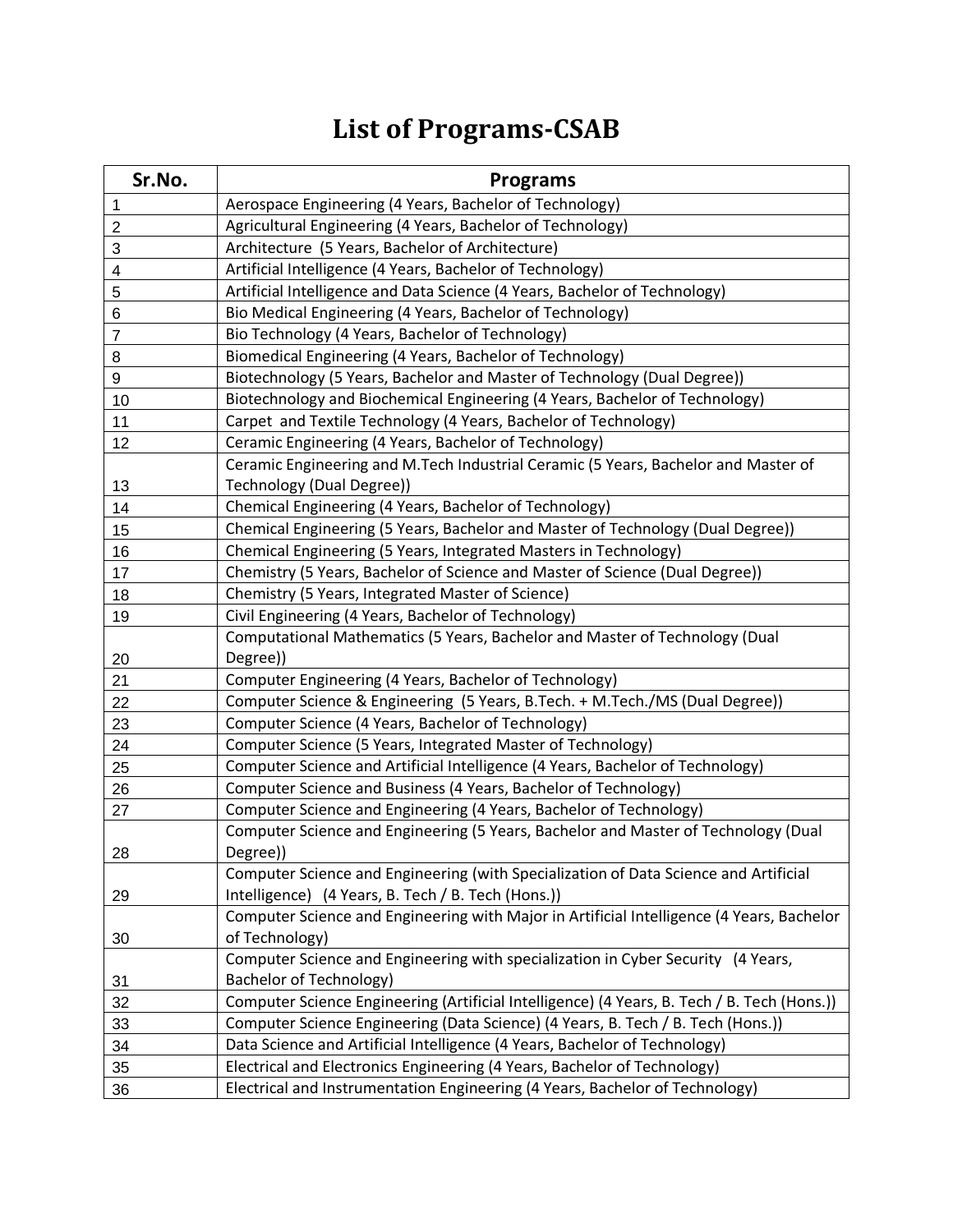| 37 | Electrical Engineering (4 Years, Bachelor of Technology)                             |
|----|--------------------------------------------------------------------------------------|
|    | Electronics & Communication Engineering (5 Years, B.Tech. + M.Tech./MS (Dual         |
| 38 | Degree))                                                                             |
| 39 | Electronics and Communication Engineering (4 Years, Bachelor of Technology)          |
|    | Electronics and Communication Engineering (5 Years, Bachelor and Master of           |
| 40 | Technology (Dual Degree))                                                            |
|    | Electronics and Communication Engineering (with Specialization of Embedded Systems   |
| 41 | and Internet of Things) (4 Years, B. Tech / B. Tech (Hons.))                         |
|    | Electronics and Communication Engineering with specialization in Design and          |
| 42 | Manufacturing (4 Years, Bachelor of Technology)                                      |
| 43 | Electronics and Instrumentation Engineering (4 Years, Bachelor of Technology)        |
| 44 | Electronics and Telecommunication Engineering (4 Years, Bachelor of Technology)      |
| 45 | Electronics System Engineering (4 Years, Bachelor of Technology)                     |
| 46 | Energy Engineering (4 Years, Bachelor of Technology)                                 |
| 47 | Engineering Physics (4 Years, Bachelor of Technology)                                |
| 48 | Engineering Physics (5 Years, Bachelor and Master of Technology (Dual Degree))       |
| 49 | Food Engineering and Technology (4 Years, Bachelor of Technology)                    |
| 50 | Food Process Engineering (4 Years, Bachelor of Technology)                           |
| 51 | Food Technology (4 Years, Bachelor of Technology)                                    |
| 52 | Food Technology (5 Years, Integrated Master of Science)                              |
| 53 | Food Technology and Management (4 Years, Bachelor of Technology)                     |
| 54 | Handloom and Textile Technology (4 Years, Bachelor of Technology)                    |
| 55 | Industrial and Production Engineering (4 Years, Bachelor of Technology)              |
| 56 | Industrial Design (4 Years, Bachelor of Technology)                                  |
| 57 | Information Technology (4 Years, Bachelor of Technology)                             |
| 58 | Information Technology-Business Informatics (4 Years, Bachelor of Technology)        |
| 59 | Instrumentation and Control Engineering (4 Years, Bachelor of Technology)            |
| 60 | Instrumentation Engineering (4 Years, Bachelor of Technology)                        |
| 61 | Integrated B. Tech.(IT) and M. Tech (IT) (5 Years, Integrated B. Tech. and M. Tech.) |
| 62 | Integrated B. Tech.(IT) and MBA (5 Years, Integrated B. Tech. and MBA)               |
| 63 | Life Science (5 Years, Integrated Master of Science)                                 |
| 64 | Materials Science and Engineering (4 Years, Bachelor of Technology)                  |
| 65 | Materials Science and Metallurgical Engineering (4 Years, Bachelor of Technology)    |
|    | Mathematics & Computing (5 Years, Bachelor of Science and Master of Science (Dual    |
| 66 | Degree))                                                                             |
| 67 | Mathematics (5 Years, Integrated Master of Science)                                  |
| 68 | Mathematics and Computing (4 Years, Bachelor of Technology)                          |
| 69 | Mathematics and Computing (5 Years, Integrated Master of Science)                    |
|    | Mathematics and Data Science (5 Years, Bachelor and Master of Technology (Dual       |
| 70 | Degree))                                                                             |
| 71 | Mechanical Engineering (4 Years, Bachelor of Technology)                             |
|    | Mechanical Engineering with specialization in Design and Manufacturing (4 Years,     |
| 72 | <b>Bachelor of Technology)</b>                                                       |
| 73 | Mechatronics Engineering (4 Years, Bachelor of Technology)                           |
| 74 | Metallurgical and Materials Engineering (4 Years, Bachelor of Technology)            |
| 75 | Metallurgical and Materials Engineering (5 Years, Bachelor and Master of Technology  |